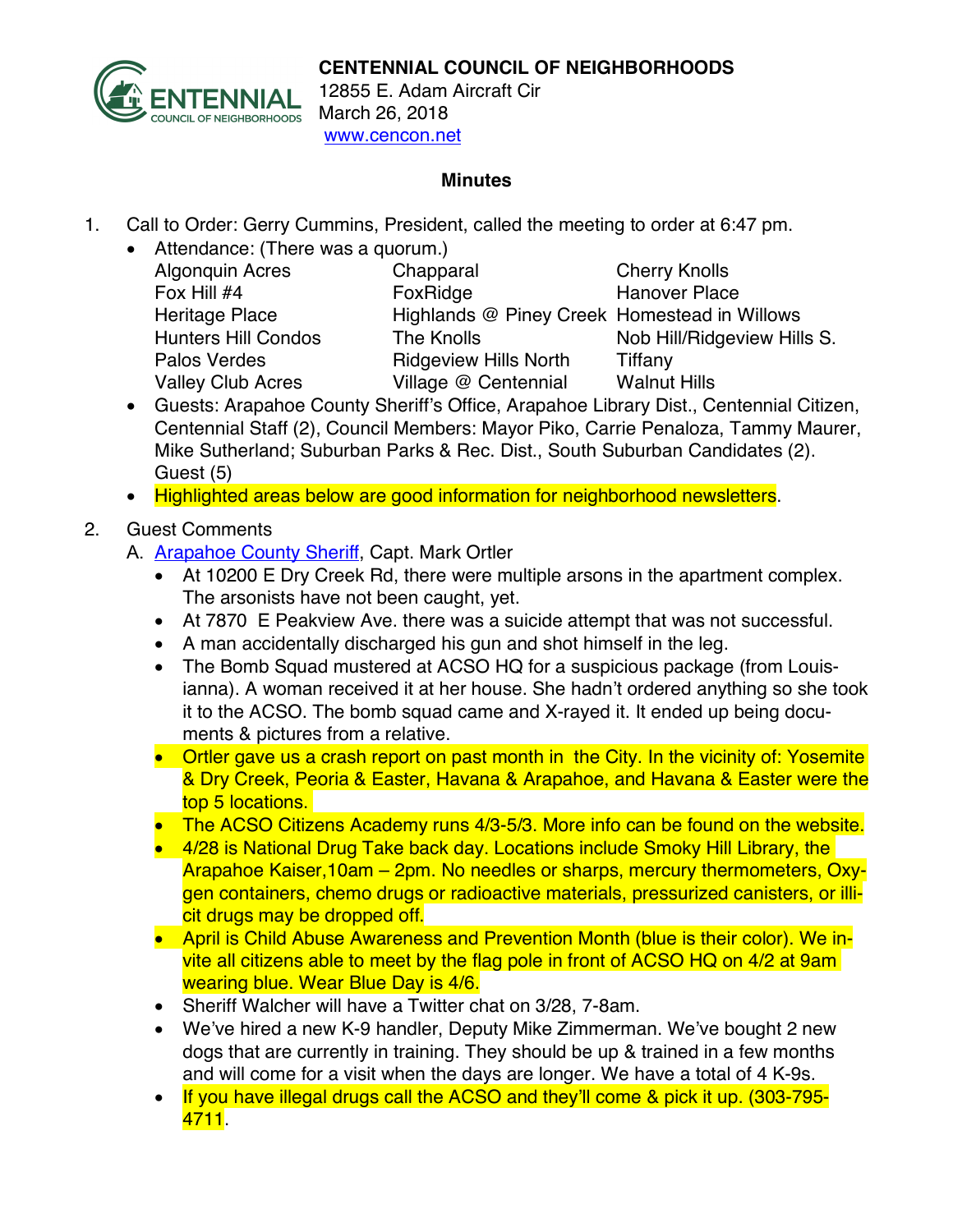- Carter: I've asked several times to have the stop sign on Helena St. enforced. Ortler: Traffic concerns are our #1 issue. I'll look into it.
- Bain: What if it happens in other neighborhoods? Ortler: This can be reported online.
- B. [Arapahoe Library District,](http://www.arapahoelibraries.org/) Nicole Wilhelms
	- The Museum of Outdoor Art is loaning some outdoor art pieces at 2 libraries: Smoky Hill & Koelbel, over the next 3 month.
	- Young adult author Dhonielle Clayton, a great advocate for diversity through her children's books, will speak at Koelbel on 3/29 at 7pm. Hear about *The Belles*, motivated by her thoughts on the media's influence over women's body image. A book signing will take place after her presentation.
	- On 4/26, Denver author Cynthia Swanson, writer of *The Glass* Forest and *The Book* Seller, will speak at the DTC Embassy Suites.
	- Register for either author presentation online.
	- Friday, 4/6, Arapahoe Libraries and The Centennial Senior Commission are sponsoring a Senior Resource Fair at Koelbel Lib., 10am-noon. At 9am an expert panel will discuss local resources, like Meals on Wheels, that are available. Visit the website for more info.
- C. [Arapahoe Parks & Rec District,](http://www.aprd.org/) Delos Searle, Asst. District Manager not present
- D. Fire Districts, South Metro Fire Rescue not present
	- [Cunningham Fire,](http://www.cfpd.org/) [Littleton Fire](http://www.littletongov.org/fire), [South Metro Fire](http://www.southmetro.org/)
- F. [South Suburban Parks & Rec District,](http://www.sspr.org/) Jamie DeBartolomeis
	- SSPRD will have a Board Election on 5/8: 9 candidates are running for 3 positions, website/election. On 4/21, the League of Women Voters will hold a candidate forum,1-3pm. Info can be found on the website as well as a form to request an absentee ballot.
	- Please, note the events flyer linked below these minutes.
	- Egg Hunt for all youth in the Sports Dome, 3/31
	- Going on sale on 4/6, will be a new pass just for the outdoor pools for the summer.
	- "Speak up for the High Line Canal" will be an open house at Goodson Rec. Center on 4/10, 4:30-7:30pm. Check the event flyer.
	- 46<sup>th</sup> Annual Showtime on Ice, whimsical theme, check times & dates in the flyer.
	- DeBartolomeis distributed the new edition of Active at Any Age (mainly for adults  $55+$ ).
	- She also distributed the SSPRD summer camps guide.
	- SSPRD had a successful jobs fair but still needs people to fill many jobs. Check the website homepage, under the Careers tab.
	- SSPRD created a YouTube ad for golf that spoofs the Masters Tournament.
	- Susan Pye and Dave Lawfull were present and introduced themselves as candidates for election to the Board.
- G. [City of Centennial](http://www.centennialco.gov/)
	- Mayor Piko couldn't stay for the whole meeting.
	- Carrie Penaloza, District 2 Council member, talked briefly about the motel/hotel moritorium the City passed.
	- Tammy Maurer, District 2 Council member, talked about the City's upcoming Earth Day celebration on 4/21 in Centennial Center Park.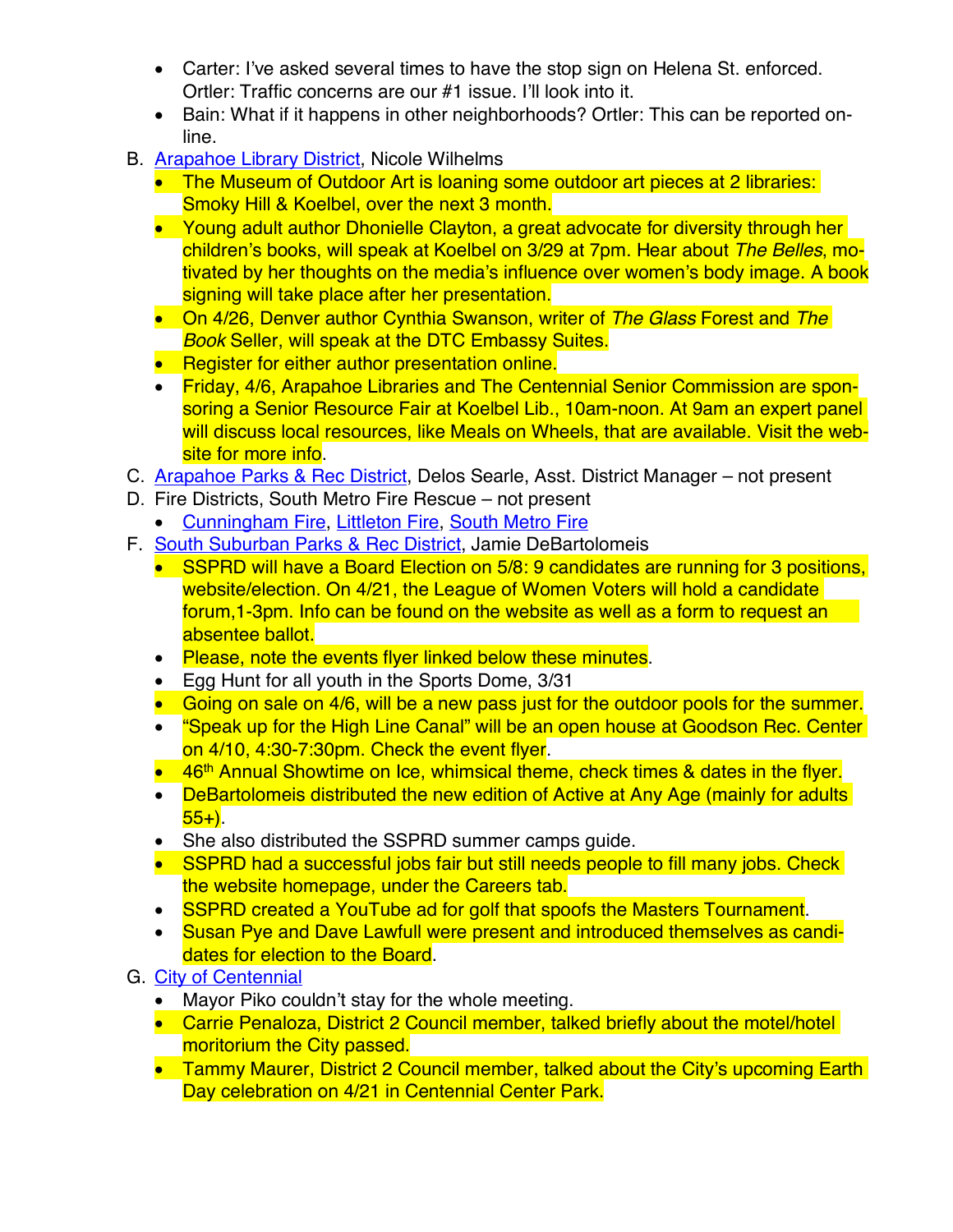- Mike Sutherland, District 3 Council member, briefly updated us on what was happening with the City's fiber project and Ting. Walnut Hills and Willow Creek are bring wired by Ting right now.
- 3. [Centennial NEXT](http://www.centennialco.gov/centennialnext): Update to Centennial's Comprehensive Plan
	- Jenny Houlne & Alex Grimsman, from the Centennial Community Development Dept. discussed the upcoming 3rd phase of Centennial NEXT, new survey on ADUs/tiny homes starts 3/29 in person or [online.](http://www.centennialco.gov/centennialnext)
		- o Take part in an in person survey!
		- o 4/9, Goodson Rec. Center, 12:30-2pm
		- o 4/10, Blue Spruce Brewing (4181 E. County Line Rd., \$1 off beer) & Resolute Brewing (7286 S. Yosemite St., \$1 off a beer & free beer coupon for next visit), 6- 8pm.
		- o 4/17, Whole Foods (Southglenn), 11am-1pm **AND** Two Penguins Tap & Grill (13065 E. Briarwood Ave., \$1 off and draft beer, wine, or cocktail), 6-8pm
		- o 4/19, Trails Rec. Center, 11am-1pm **AND** Whole Foods (Southglenn), 5-7pm **AND** Two22 Brew (4550 S. Reservoir Rd., \$1 off a beer & free beer coupon for next visit) **AND** Celebrity Lanes (15755 E. Arapahoe Rd., free shoe rental), 6-8pm
		- o All goodies are rewards for taking the survey.
	- We filled out the second survey at the meeting
- 4. CenCON Business
	- A. President's report, Gerry Cummins
		- Cummins again mentioned our need for a CenCON Treasurer.
	- B. Secretary, Andrea Suhaka
		- A motion was made, seconded, and passed unanimously to accept the Feb. minutes as emailed. (Doerr/Wilson)
	- C. Treasurer's report, Blum
		- We currently have 19 members plus one paid at the meeting.
		- Checking Account at Wells Fargo Bank, Smoky Hill Branch:
		- Balance forward from 2/26/18 report \$2,963.52 o Income: Dues deposited\* 180.00
		- $\circ$  Expenses:  $\circ$  None 0.00<br>Account balance, 3/26/18 3.143.52
		- Account balance,  $3/26/18$

\* Members paying in March: Chapparal, Heritage Place, Homestead Farm II, The Knolls, Sturbridge at Homestead, Valley Club Acres

- 5. Plans, 2nd VP
	- Ting Data Center, Rezoning & Site Plan, 7700 S Wheeling (currently in Arapahoe County but is requesting annexation into Centennial), near Broncos Pky & Potomac: to build an office, warehouse, computer room, & mechanical yard.
	- Community Meetings
		- $\circ$  March 22, 14100 E Arapahoe Rd, 6 pm Site Plan for property on SW corner of Arap-ahoe Rd & Jordan Rd.: HCA-Healthone proposes to build a 61,000 sqft, 2 story tower with an additional 20 patient beds, new entrance and lobby, surgery department & emergency dept renovation the east side of existing building. It would be built to accommodate an additional 4-stories at a later date